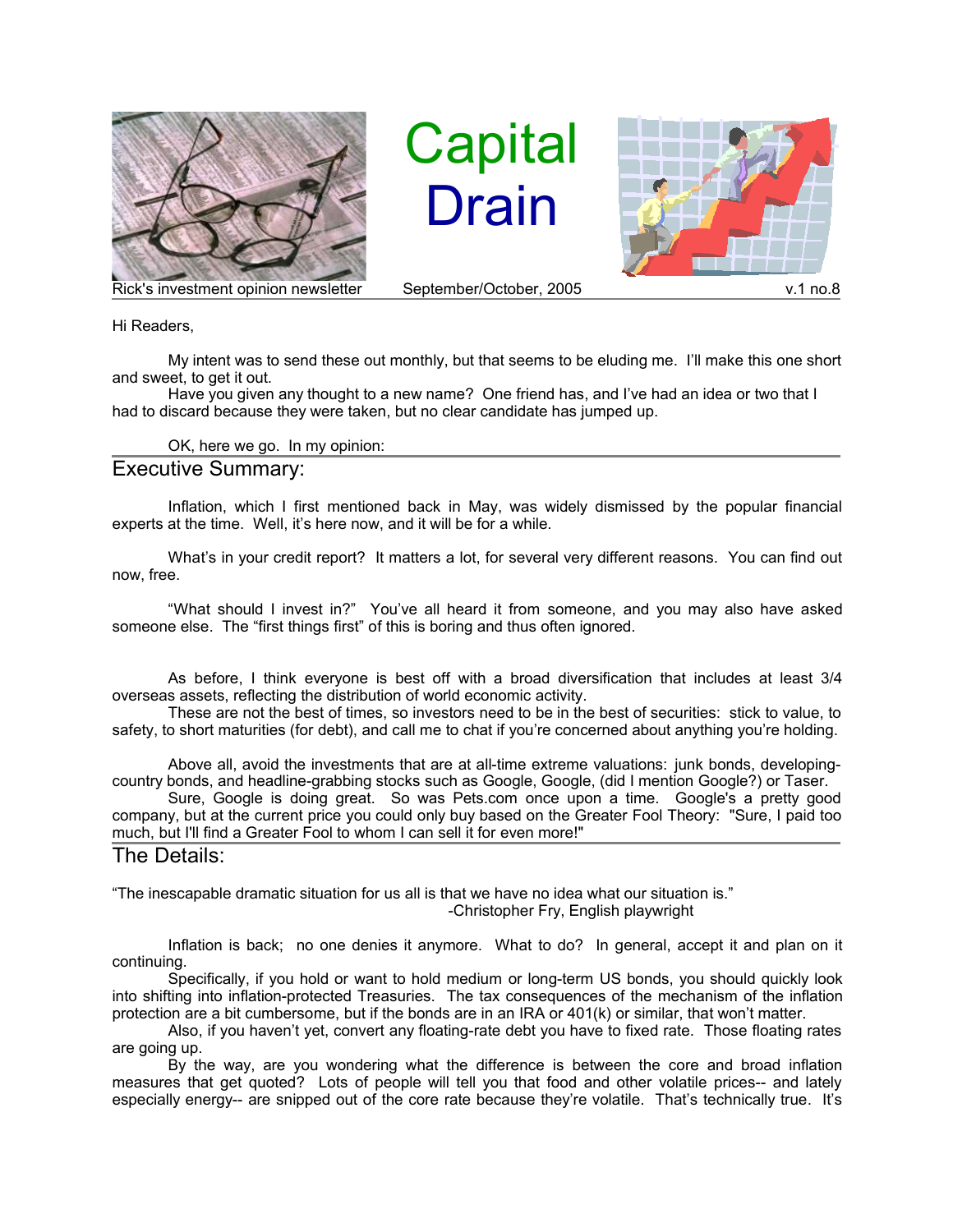also missing an important point: energy prices lately haven't been volatile so much as they have been steadily high. Leaving those out of your consideration of rising cost of living is risible. They're not going down any time soon, and that realization is causing them to percolate into all your other prices increasingly quickly. Thus what once was excluded from the calculations will soon be visible in the core inflation rate, too. Also, you know perfectly well that you're paying more for heating oil, natural gas, and gasoline, and I'm sure you're not under any illusion that if you wait a week or a month you'll be able to get those cheaper.

Two quick thoughts about hurricanes Katrina and Rita: Some folks have said that the rebuilding will be good for the economy: lots of extra construction spending, etc. That's Panglossian fantasy. The rebuilding is having to be paid for; that money isn't buying something else; at best that's net zero. Meanwhile a lot a lot of people aren't able to earn money as effectively as they formerly could; that's a net loss. Obviously many people are unemployed, and big chunks of commerce and industry in the Gulf coast won't be contributing to GDP for a while.

Second, if you don't already have your "earthquake kits" made and ready, please get busy. I call them earthquake kits because here in California that's our main threat, but everyone has a reason to be careful. This kit should have food and water-- and shelter appropriate to your climate!-- for your household for at least three days. You should have one in your home and one in each car. When the Loma Prieta quake hit here in '89, I was 25 miles from home, almost no gas in the car, and no electricity in the neighborhood to pump gas. Oooh, bummer. Fortunately, I was far enough from the epicenter to find a nearby neighborhood where the gas pumps worked. Whew! But I haven't forgotten.

As you saw in the news, the old assumption that the relief effort will sweep in to rescue you within three days has been weighed and found wanting. You may want to bump up your stockpile to a week or more. Also, keep it simple but complete: cans of food won't help without a working can opener and a stove, unless you fancy eating the stuff cold after bludgeoning it open with a screwdriver. Don't forget water: a pint per person per day just to stay alive; twice that to enjoy the experience.

There are three good reasons to check your credit report regularly:

- 1) You can see if someone has made a mistake and get it corrected.
- 2) You can spot any suspicious activity that may warn you of identity theft (i.e. an account opened with your data that's not really yours).
- 3) **It's free.**

A program that started here in the west a year ago has now phased in nationwide. Once per year, you can request a free credit report from each of the three big agencies. I rotate among the three and get one every 4 months. Go to

## https://www.annualcreditreport.com

to get yours. In my experience Equifax and Experian were quick and easy to deal with, but Trans Union has been a pain. Start with the good guys, and do it soon. (Maybe right after you finish your earthquake kits!) Put the thrice-annual reminders into your calendar.

I'm sure you've been asked, "What do you think I should invest in?" The questioner is probably hoping to hear "plastics" or "biotech" or some such. The right answer is, "first make sure you've got your basics covered." The basics, in order, are:

- Pay off all the credit card debt and keep it that way.
- Insurance, if you don't have it. Health, for sure. Disability, if you depend on being able to earn an income. Life, if anyone depends on you earning an income.
- Three to six months' worth of expenses in a savings account, for the proverbial rainy day.

I hope that this is redundant filler for all my readers, but it may help you respond authoritatively the next time you're asked.

Since I bash mainstream and especially cable financial "news" media so often, in fairness I should recognize that (I've heard that) someone named Suze Ormann has been bringing this message to the masses. Good for her.

## It's time to wrap it and ship it.

If you have any questions, please please write or phone. If you want to read more, I've got a web site with old editions of this letter and some links to other interesting sites.

Please feel free to forward this to any friends or associates who may be interested.